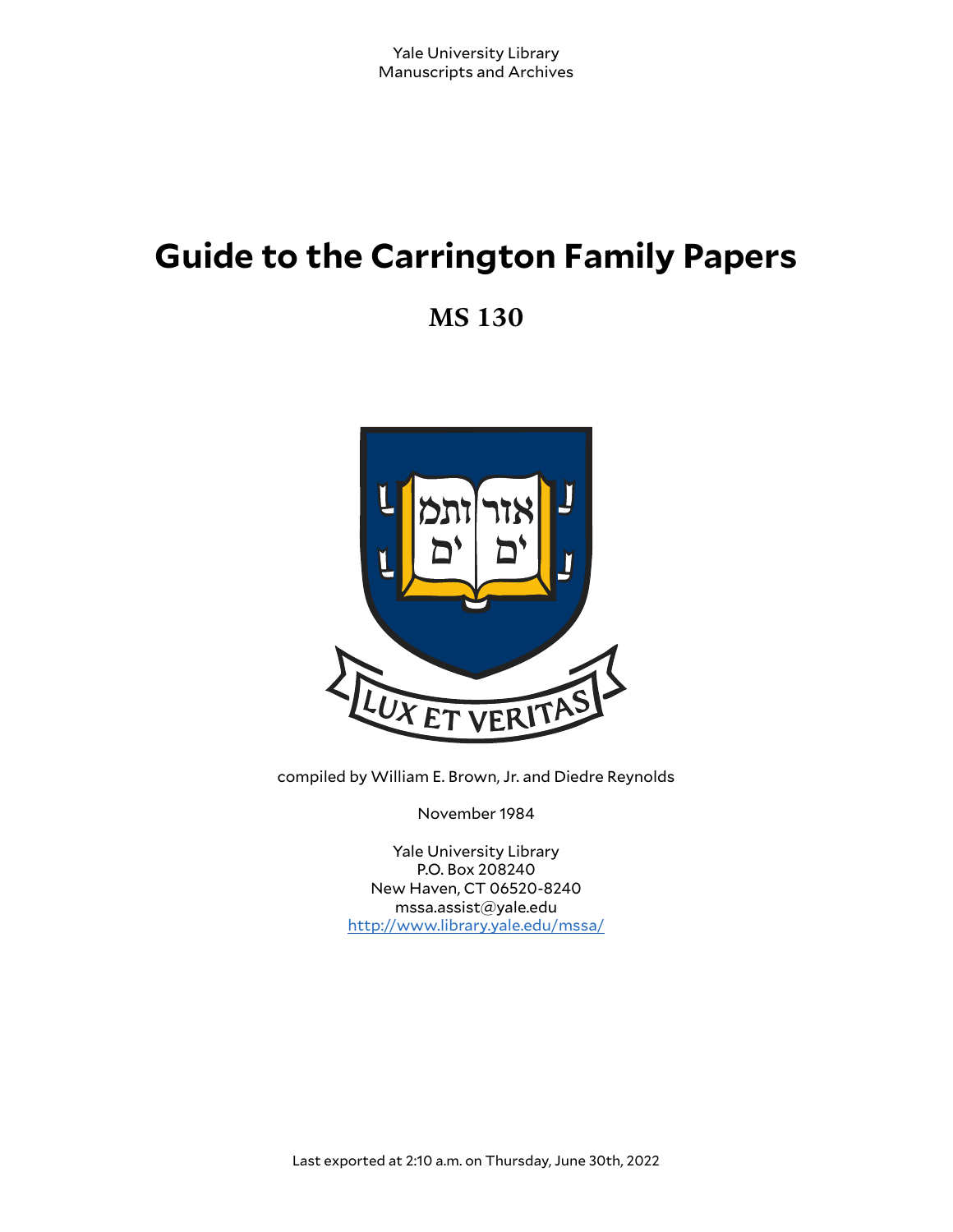# **Table of Contents**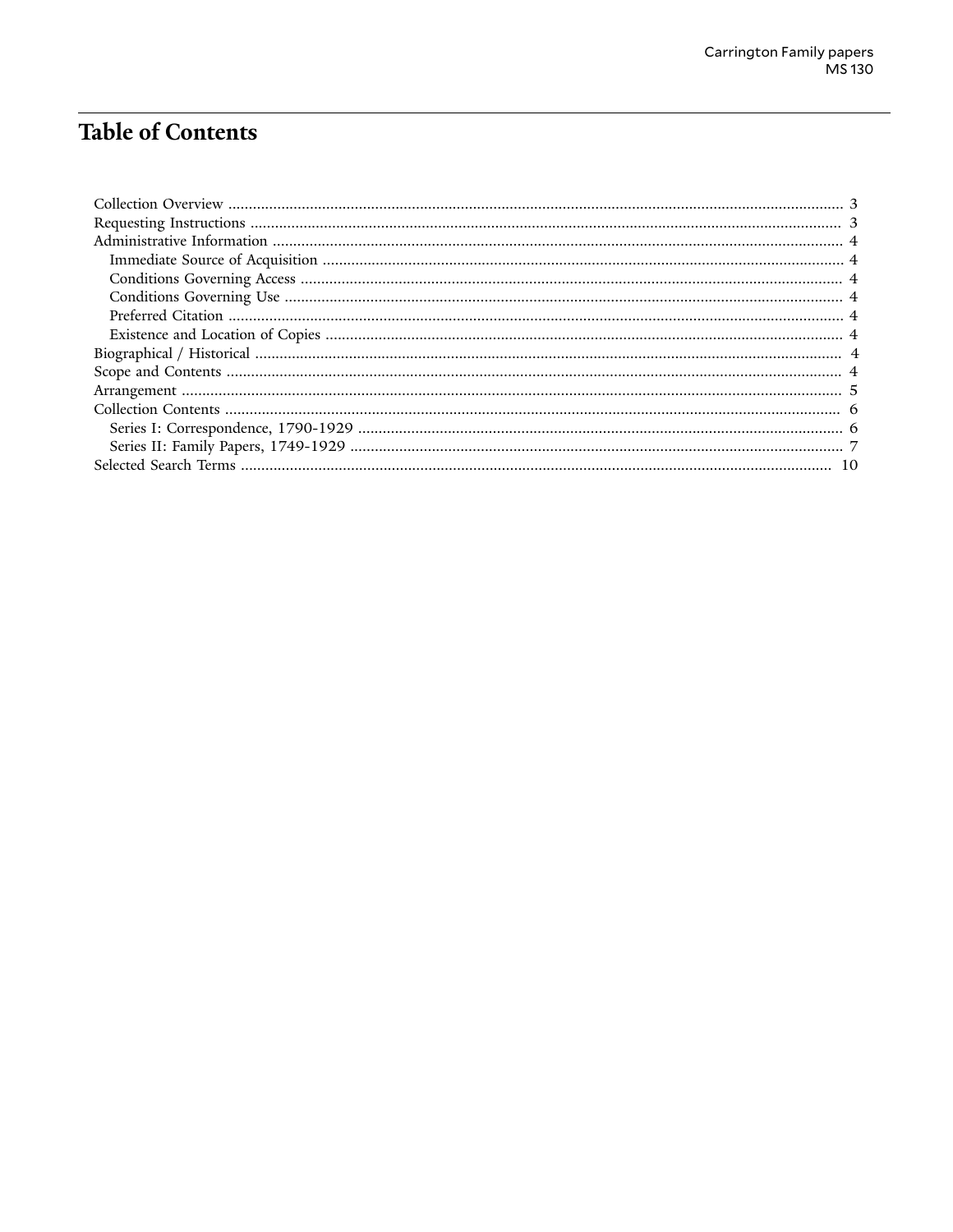### <span id="page-2-0"></span>**Collection Overview**

**REPOSITORY:** Manuscripts and Archives Yale University Library P.O. Box 208240 New Haven, CT 06520-8240 mssa.assist@yale.edu <http://www.library.yale.edu/mssa/>

**CALL NUMBER:** MS 130

**CREATOR:** Carrington family

**TITLE:** Carrington Family papers

**DATES:** 1749-1929

- **PHYSICAL DESCRIPTION:** 3 linear feet (8 boxes, 1 folio)
	- **LANGUAGE:** English

**SUMMARY:** The papers consist of correspondence, pamphlets, printed material, scrapbooks, sermons, and other papers relating to members of the Carrington family. Henry Beebee Carrington (1824-1912) and his grandfather, David Lewis Beebe (1763-1803), are two central figures in the papers. Material relating to David Lewis Beebe, including essays and sermons, documents his religious duties in Connecticut and family concerns in Ohio. Henry Beebee Carrington material includes correspondence, a diary, a letterbook, maps, pamphlets, scrapbooks, and other items documenting his experiences as a student at Yale University, as a lawyer practicing in Ohio, and as a commanding officer for Union forces during the Civil War. Carrington's role in military campaigns and treaty negotiations with Indians of the American West is also documented. His design of Fort Philip Kearney, the site of a famous massacre, and treaty negotiations with the Flathead Indians of Montana are detailed in pamphlets, scrapbooks and other papers.

**ONLINE FINDING AID:** To cite or bookmark this finding aid, please use the following link: [https://](https://hdl.handle.net/10079/fa/mssa.ms.0130) [hdl.handle.net/10079/fa/mssa.ms.0130](https://hdl.handle.net/10079/fa/mssa.ms.0130)

### <span id="page-2-1"></span>**Requesting Instructions**

To request items from this collection for use in the Manuscripts and Archives reading room, please use the request links in the HTML version of this finding aid, available at [https://hdl.handle.net/10079/fa/](https://hdl.handle.net/10079/fa/mssa.ms.0130) [mssa.ms.0130.](https://hdl.handle.net/10079/fa/mssa.ms.0130)

To order reproductions from this collection, please go to [http://www.library.yale.edu/mssa/](http://www.library.yale.edu/mssa/ifr_copy_order.html)  $i$ fr\_copy\_order.html. The information you will need to submit an order includes: the collection call number, collection title, series or accession number, box number, and folder number or name.

Key to the container abbreviations used in the PDF finding aid:

b. box

f. folder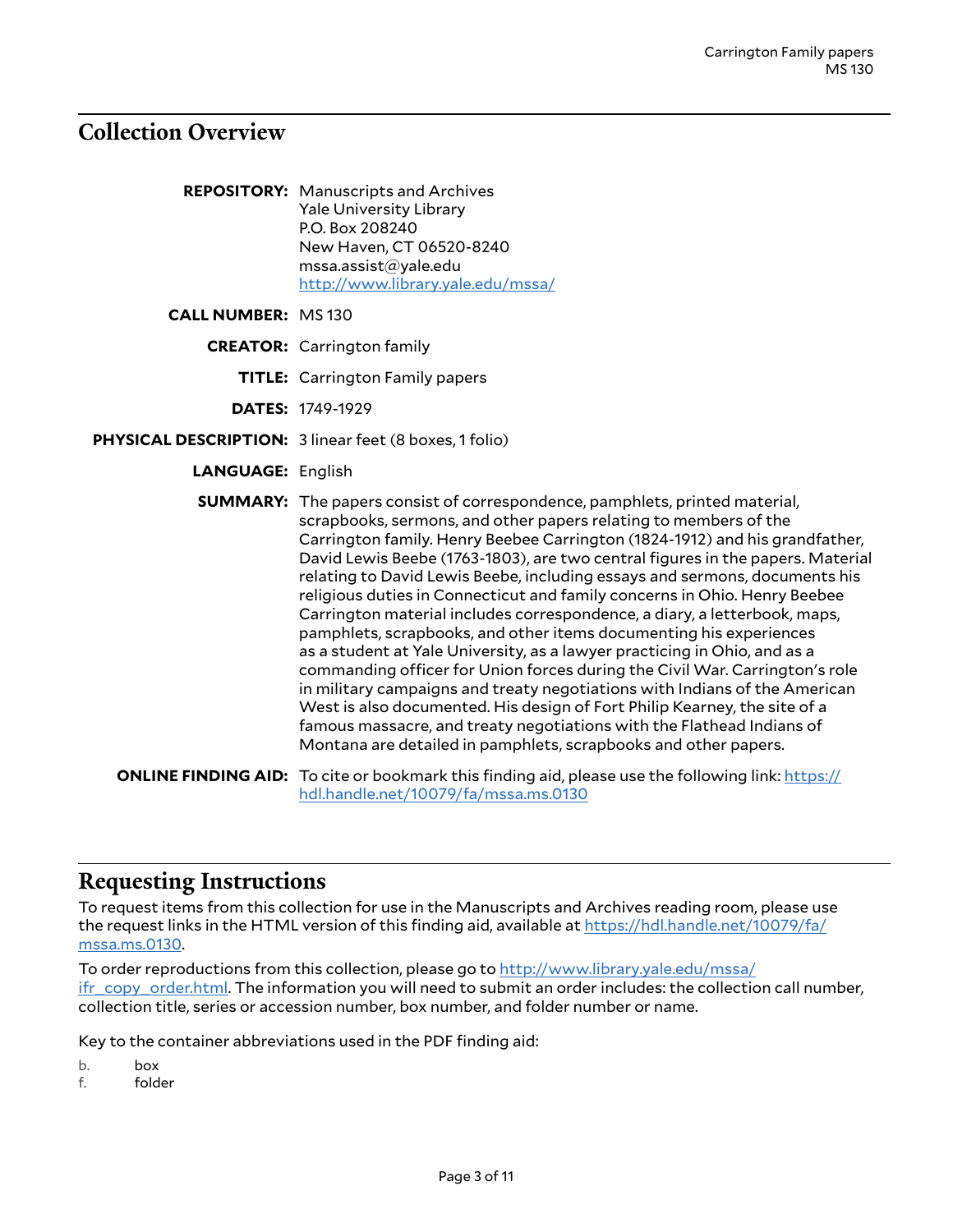# <span id="page-3-0"></span>**Administrative Information**

### <span id="page-3-1"></span>**Immediate Source of Acquisition**

Gift of Walter Cook and the Carrington estate, 1942-1948.

### <span id="page-3-2"></span>**Conditions Governing Access**

The materials are open for research.

## <span id="page-3-3"></span>**Conditions Governing Use**

Unpublished materials authored or otherwise produced by the creator(s) of this collection are in the public domain. There are no restrictions on use. Copyright status for other collection materials is unknown. Transmission or reproduction of materials protected by U.S. Copyright Law (Title 17, U.S.C.) beyond that allowed by fair use requires the written permission of the copyright owners. Works not in the public domain cannot be commercially exploited without permission of the copyright owners. Responsibility for any use rests exclusively with the user.

# <span id="page-3-4"></span>**Preferred Citation**

Carrington Family Papers (MS 130). Manuscripts and Archives, Yale University Library.

### <span id="page-3-5"></span>**Existence and Location of Copies**

Correspondence, 1866-1912, is available on microfilm (585 frames on l reel, 35mm.) from Manuscripts and Archives, Yale University Library, at cost. Order no. HM176.

# <span id="page-3-6"></span>**Biographical / Historical**

Henry Beebee Carrington was born in Wallingford, Connecticut on March 2, 1824. He graduated from Yale in 1845 (B.A.) and attended Yale Law School in 1847. He practiced law in Ohio. During the Civil War he was appointed colonel of the 18th U.S. Infantry (May, 1861) and brigadier general of volunteers (Nov, 1862). Carrington supervised military tribunals in Indiana and Ohio, trials later ruled "illegal" by the Supreme Court. He was mustered out of volunteer service in 1865. He joined his regiment in 1866 and established Fort Philip Kearney in the Dakota Territory. He led military campaigns against the Sioux Indians, negotiated a treaty with the Flathead Indians of Montana, and conducted relocation and census studies of other tribes. Carrington wrote several popular American history texts. He died in Hyde Park, Massachusetts on October 26, 1912.

## <span id="page-3-7"></span>**Scope and Contents**

The papers consist of correspondence, pamphlets, printed material, scrapbooks, sermons, and other papers relating to members of the Carrington family. Henry Beebee Carrington (1824-1912) and his grandfather, David Lewis Beebe (1763-1803), are two central figures in the papers. Material relating to David Lewis Beebe, including essays and sermons, document his religious duties in Connecticut and family concerns in Ohio. Henry Beebee Carrington material includes correspondence, a diary, a letterbook, maps, pamphlets, scrapbooks, and other items documenting his experiences as a student at Yale University, as a lawyer practicing in Ohio, and as a commanding officer for Union forces during the Civil War. Carrington's role in military campaigns and treaty negotiations with Indians of the American West is also documented. His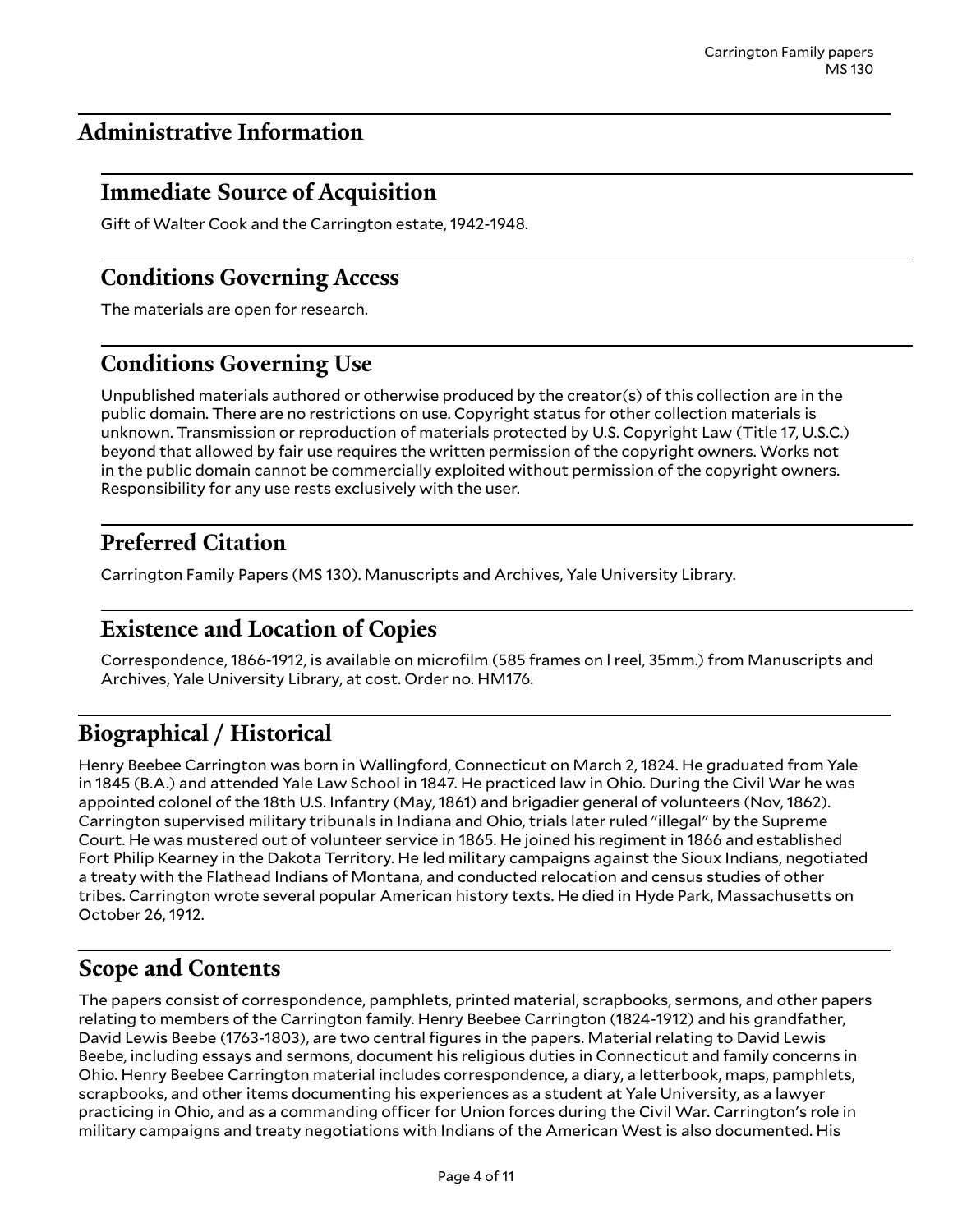design of Fort Philip Kearney, the site of a famous massacre, and treaty negotiations with the Flathead Indians of Montana are detailed in pamphlets, scrapbooks and other papers.

The Carrington Family Papers are arranged in two series:

I. Correspondence, 1790-1929

II. Family Papers, 1749-1929

SERIES I, CORRESPONDENCE, 1790-1929, contains correspondence of David Lewis Beebe (1790-1791) relating to his pastoral duties as minister for the First Society of Woodbridge, Connecticut. Henry Beebee Carrington correspondence begins in the 1840s with personal letters from George Rockwell and other friends at the Irving Institute in New York. Carrington's military career is documented by correspondence, telegrams, and copies of documents from the 1850s-1860s. This includes a letter from Salmon P. Chase which records Carrington's appointment as judge advocate general in Ohio. Daniel Wolsey Voorhees, a congressman (1861-1866; 1869-1873) and senator (1877-1897) from Indiana is represented through several letters he wrote in the 1860s. Voorhees argued against the constitutional aberrations of secession and military rule.

Additional correspondence concerns Carrington's military duties, including his efforts to recruit Union soldiers in Indiana, his opposition to the efforts of the Sons of Liberty, and the military courts he convened to carry out his duties. Correspondence subsequent to 1865 focuses on the Indian campaigns Carrington participated in, his establishment and command of Fort Philip Kearney, and his treaty negotiations with the Flathead Indians of Montana. Correspondence from the 1900s details Carrington's literary career as an author of American historical and military texts, including works on the American Revolution, the Civil War, and his own experiences in the American West. Selected correspondence is also available on microfilm (HM 176).

SERIES II, FAMILY PAPERS, 1749-1929, contains a variety of writings by Henry Beebee Carrington, including a composition entitled "Exodus of the Flatheads." A diary (1845-1849) provides extensive detail on Carrington's student years at Yale College and Yale Law School. In addition, maps, pamphlets, printed material, and scrapbooks detail the history of Fort Philip Kearney, the site of a well-known massacre and a fort built and established by Carrington.

### <span id="page-4-0"></span>**Arrangement**

Arranged in two series: I. Correspondence, 1790-1929. II. Family Papers, 1749-1929.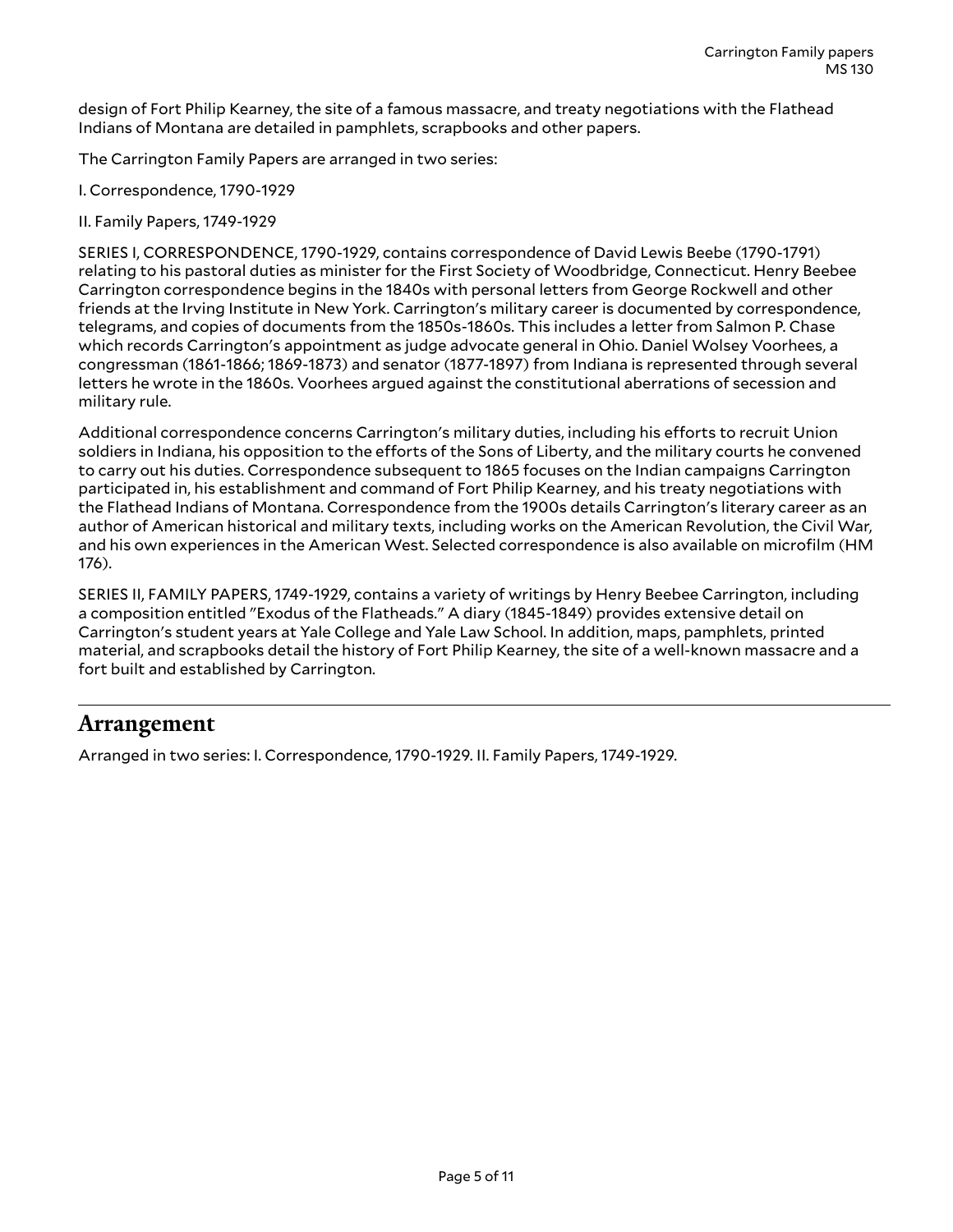# <span id="page-5-1"></span><span id="page-5-0"></span>**Collection Contents Series I: Correspondence, 1790-1929**

This series contains correspondence arranged in chronological order. Selected correspondence is also available on microfilm (HM 176).

| b. 1, f. 1-18            | 1790-1791; 1801-1863                                                                                           | 1790-1791;<br>1801-1863 |
|--------------------------|----------------------------------------------------------------------------------------------------------------|-------------------------|
| b. 2, f. 19-33           | 1864 January-June                                                                                              | 1864 January-<br>June   |
| b. 3, f. 34-50reel<br>1U | 1864 July-1899<br>This material has been microfilmed. Patrons must use HM 176 instead of the<br>originals.     | 1864 July-1899          |
| b. 4, f. 51-56reel<br>1U | 1900-1929, undated<br>This material has been microfilmed. Patrons must use HM 176 instead of the<br>originals. | 1900-1929,<br>undated   |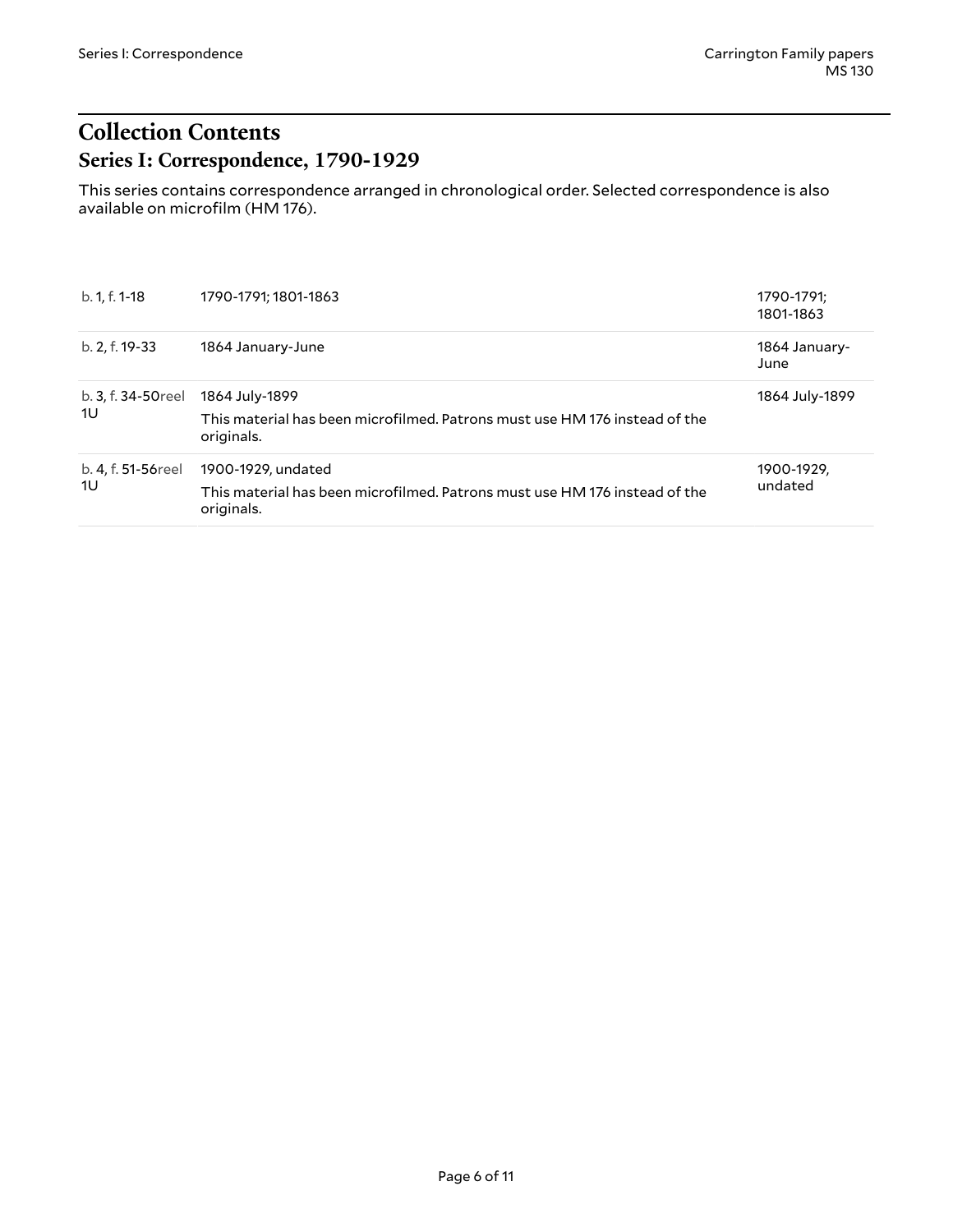# <span id="page-6-0"></span>**Series II: Family Papers, 1749-1929**

This series contains material arranged in alphabetical order by record type.

| b. 5, f. 57    | Autographs collected by Henry Beebee Carrington                                                                                                                                                                                                                                                                                                                                            | Undated      |
|----------------|--------------------------------------------------------------------------------------------------------------------------------------------------------------------------------------------------------------------------------------------------------------------------------------------------------------------------------------------------------------------------------------------|--------------|
|                | Compositions written by Henry Beebee Carrington                                                                                                                                                                                                                                                                                                                                            |              |
| b. 5, f. 58    | "Dedication of the Greenwood School, Hyde Park, Massachusetts"<br>English                                                                                                                                                                                                                                                                                                                  | 1888 April 5 |
| b. 5, f. 58    | "Absaraka"<br>English<br>A brief essay on Crow Indian traditions, language, lands, and their relations<br>with Anglo-Americans and other Indian tribes. Carrington calls for the                                                                                                                                                                                                           | Undated      |
|                | establishment of Absaraka, a Crow homeland.                                                                                                                                                                                                                                                                                                                                                |              |
| b. 5, f. 59-61 | Manuscript of "Exodus of the Flatheads" [probably post-1902]<br>A discussion of Anglo-American settlement of the trans-Mississippi West<br>and white-Indian relations. Carrington focuses on the Flathead Indians of<br>Montana, white encroachment on their lands in the Bitterroot Valley, their<br>removal to other territory, and the key role he played in negotiations with<br>them. | Undated      |
| b. 5, f. 62    | "Indian Campaign of 1866"<br>English<br>A description of the 1866 war with the Sioux Indians under the command<br>of Chief Red Cloud, emphasizing Carrington's role. Includes mention of the<br>Fetterman Fight and of Carrington's return to Connecticut.                                                                                                                                 | Undated      |
| b. 5, f. 62    | "Hovey Rebellion Record, 1864-1865"<br>English<br>This appears to be a typed transcription of a list of field notes and orders<br>received and given by Carrington when he commanded Union forces in the<br>Civil War in Kentucky and Indiana.                                                                                                                                             | Undated      |
| b. 5, f. 62    | "Wallingford, Connecticut, 75 Years Ago"<br>English<br>A speech Carrington delivered at the centennial anniversary of Meriden,<br>Connecticut discussing early colonial life in Connecticut.                                                                                                                                                                                               | Undated      |
| b. 5, f. 63    | Photocopies of documents from Folder 62                                                                                                                                                                                                                                                                                                                                                    | Undated      |
| b.5, f.64      | "Origin and Brief Sketch of the 18th U.S. Infantry"<br>English<br>Account of the formation of the division and some of the action it saw in the<br>Civil War in Kentucky and Illinois, and Indian wars in Montana and Wyoming<br>in the 1860s.                                                                                                                                             | Undated      |
| b. 5, f. 64    | "Sketch of the 18th U.S. Infantry"<br>English<br>An appendix to an official Army report that includes Carrington's official<br>account of the Fort Phil Kearney Massacre.                                                                                                                                                                                                                  | Undated      |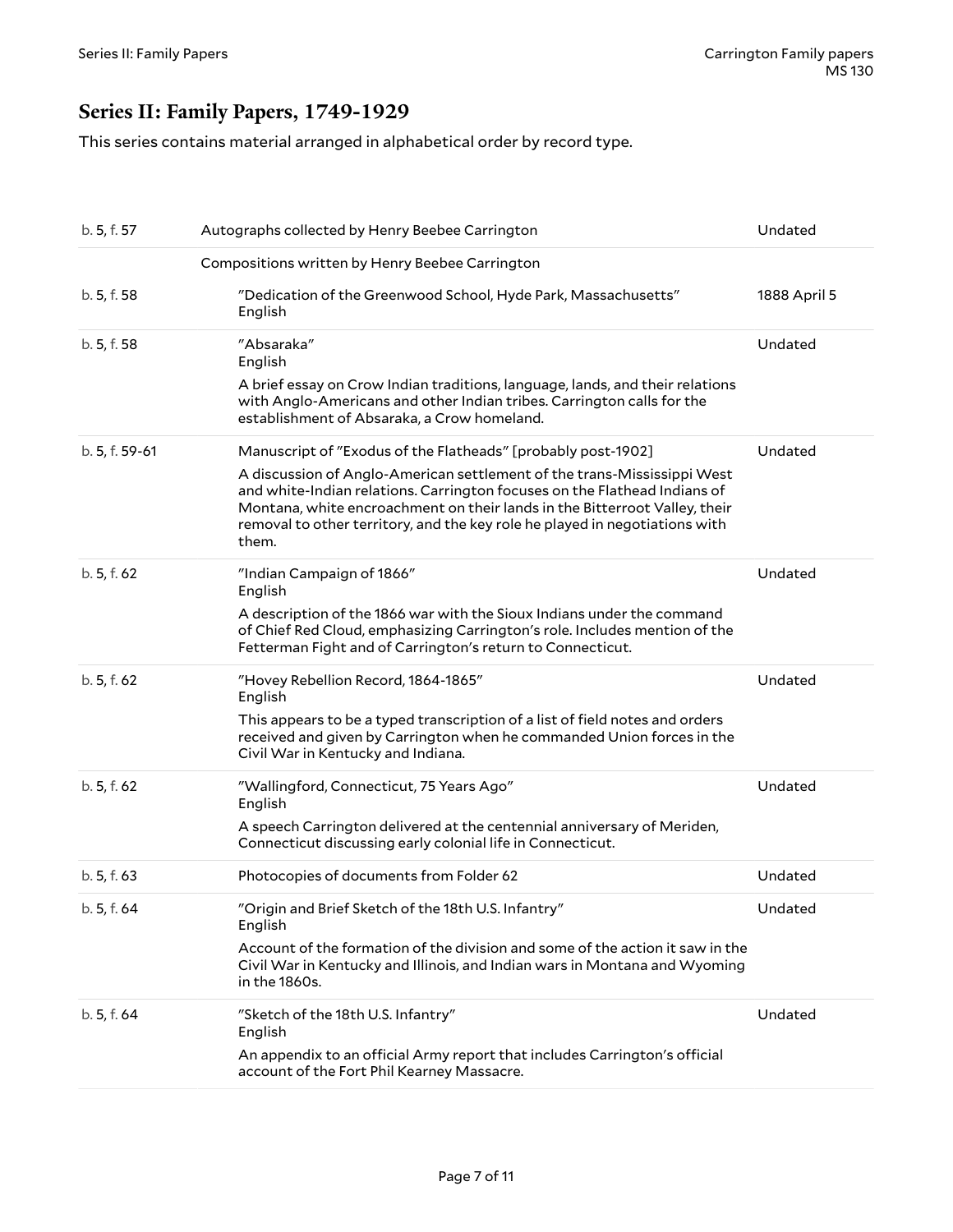#### Compositions written by Henry Beebee Carrington (continued)

| b.5, f.64      | "Report on the Flathead Indians of Montana"<br>English                                                                                         | Undated                            |
|----------------|------------------------------------------------------------------------------------------------------------------------------------------------|------------------------------------|
|                | A discussion of the 1880s negotiation and removal of the Flathead Indians<br>and their relations with and acculturation to white society.      |                                    |
| b.5, f.64      | "Report of Service Among the Flathead Indians 1889-1890"<br>English                                                                            | 1890 January 29                    |
|                | An in-depth look at the negotiations and removal of the Flathead, with<br>information on the appraisement and sale of particular landholdings. |                                    |
| b. 5, f. 65    | Xerox copies of documents from folder 64                                                                                                       | Undated                            |
| b.5, f.66      | "My Old Ohio Home"<br>English                                                                                                                  | Undated                            |
|                | A reminiscence about Ohio society in the 1840s and 1850s.                                                                                      |                                    |
| b.5, f.66      | "Washington Irving 40 Years Ago: A Remembrance"<br>English                                                                                     |                                    |
|                | A personal and literary tribute to Washington Irving.                                                                                          |                                    |
| b. 5, f. 66    | "Responsible Insanity"<br>English                                                                                                              | Undated                            |
|                | A discussion of insanity as a legal defense.                                                                                                   |                                    |
| b.5, f.66      | "Sermon"<br>English                                                                                                                            | Undated                            |
|                | A philosophical discussion of American religious and political beliefs,<br>emphasizing liberty and missionary obligations.                     |                                    |
| b.5, f.66      | "Yale College Life"<br>English                                                                                                                 | Undated                            |
|                | A description of Carrington's life at Yale College 1841-1845. Discusses<br>student life and the allure of military service.                    |                                    |
| b. 5, f. 67    | Diary: Carrington, Henry Beebee                                                                                                                | 1845-1849                          |
| b. 6, f. 68    | Land book: Ohio                                                                                                                                | 1804; 1818-1860                    |
| b. 6, f. 69    | Letterbook                                                                                                                                     | 1862-1864                          |
| b. 6, f. 70    | Maps: Fort Philip Kearney; Fort Sedwick; Ohio                                                                                                  | Undated                            |
| b. 6, f. 71-73 | Pamphlets                                                                                                                                      | 1856-1922,<br>undated              |
| b. 7, f. 75    | Pictures                                                                                                                                       | Undated                            |
| b. 7, f. 76    | Printed material                                                                                                                               | 1866, 1885, 1904,<br>1929, undated |
|                | Scrapbooks                                                                                                                                     |                                    |
| b. 7, f. 77-78 | Fort Philip Kearney massacre                                                                                                                   | 1866                               |
| b. 7, f. 79    | Trip to Great Britain and France                                                                                                               | 1875                               |
| b. 8, f. 80    | Sermons                                                                                                                                        | 1749, 1791-1818                    |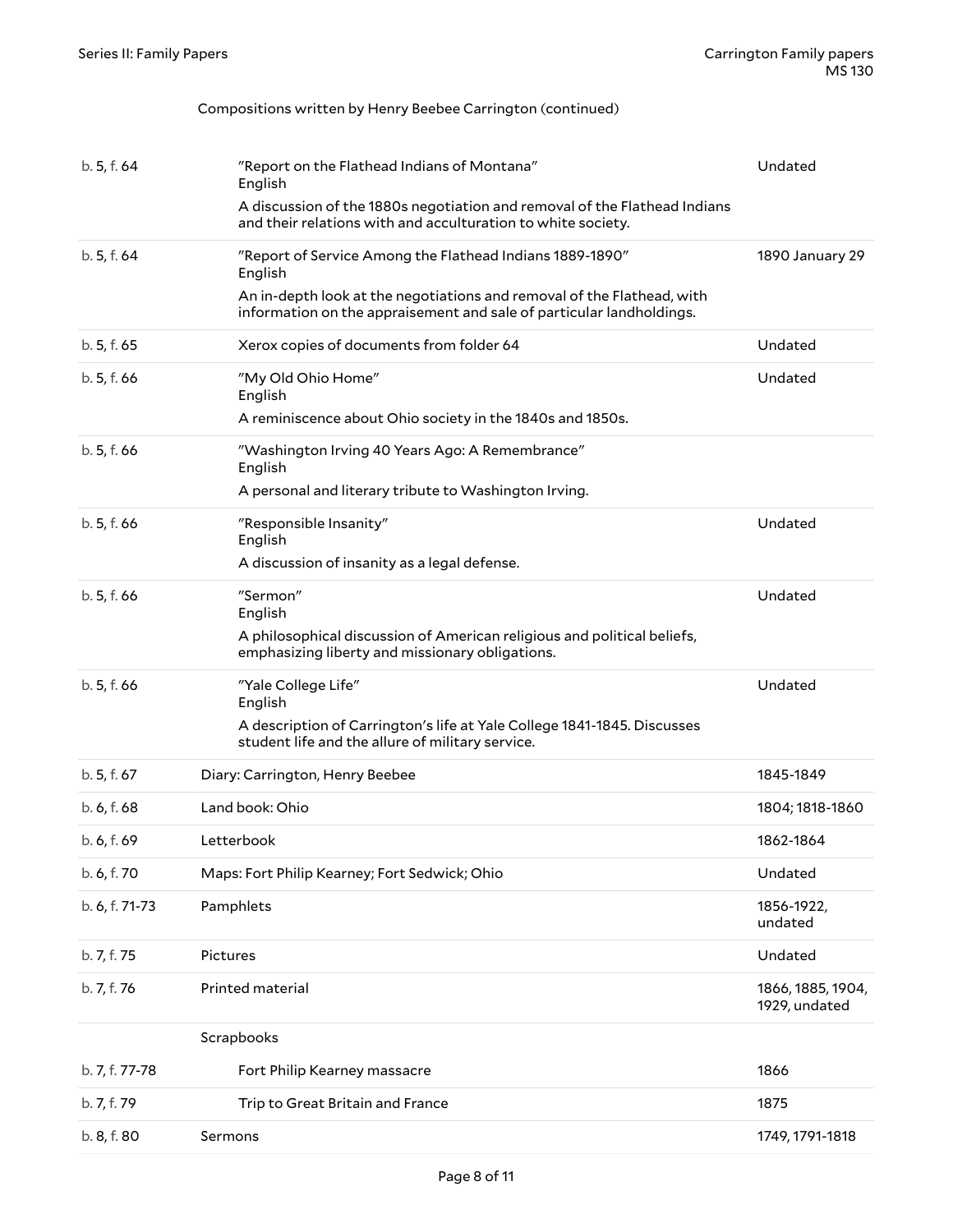| b. 8, f. 81-82 | Sermons and essays written by David L. Beebee | Undated |
|----------------|-----------------------------------------------|---------|
| b.9            | Oversize materials                            |         |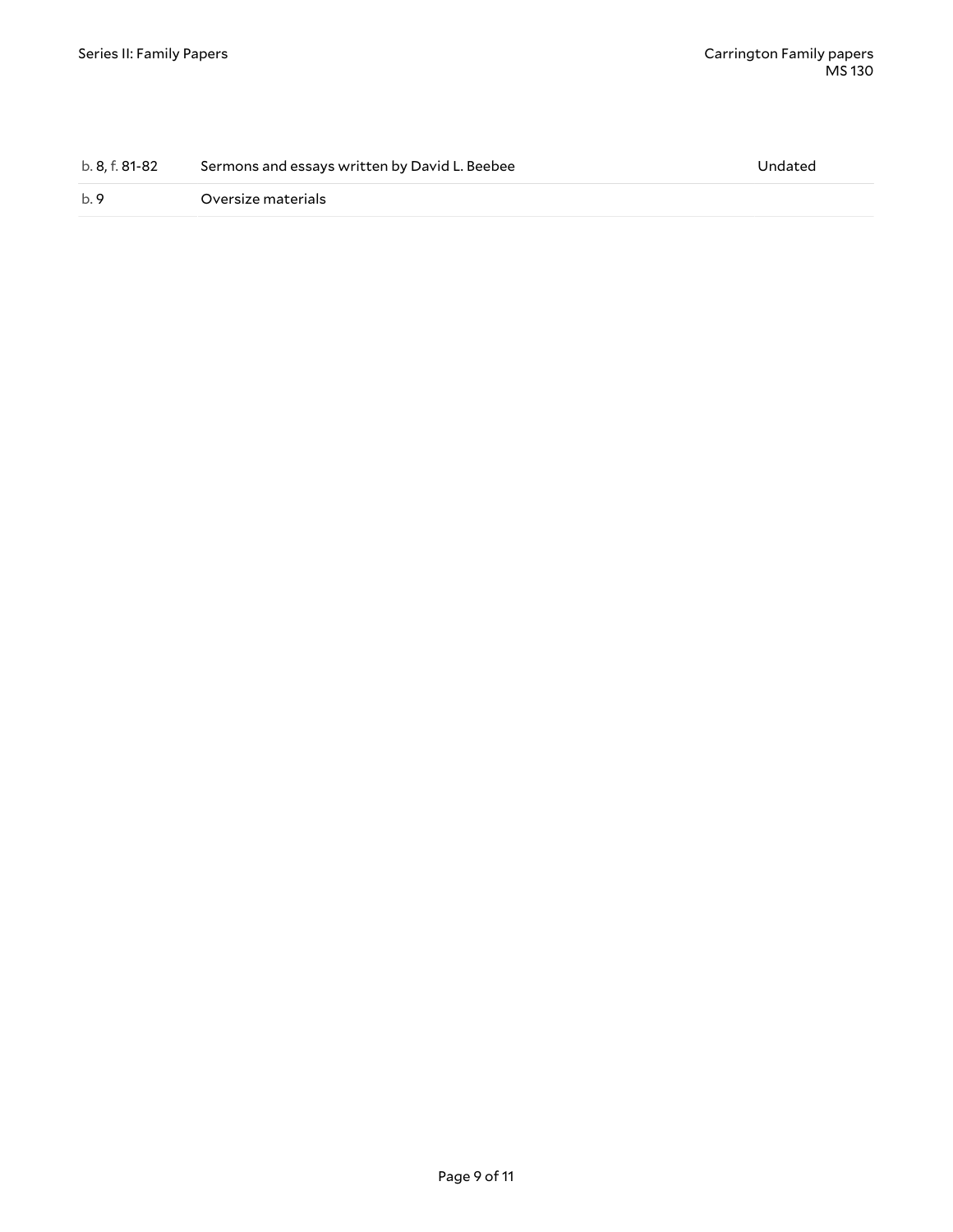### <span id="page-9-0"></span>**Selected Search Terms**

The following terms have been used to index the description of this collection in the Library's online catalog. They are grouped by name of person or organization, by subject or location, and by occupation and listed alphabetically therein.

#### **Subjects**

Clergy Crow Indians Education Families Fetterman Fight, Wyo., 1866 **Historians** Indians of North America -- Missions Indians of North America -- Montana Lawyers Salish Indians Siouan Indians Women

#### **Geographic Names**

Connecticut Middle West New York (State) Ohio -- History United States -- History -- Civil War, 1861-1865 United States -- History -- Colonial period, ca. 1600-1775 Wallingford (Conn.) -- History West (U.S.)

#### **Genres / Formats**

Diaries

#### **Occupations**

Soldiers

#### **Names**

Ainsworth, Fred C. (Fred Crayton), 1852-1934 Alger, R. A. (Russell Alexander), 1836-1907 Allison, William B. (William Boyd), 1829-1908 Angell, James Burrill, 1829-1916 Armstrong, S. C. (Samuel Chapman), 1839-1893 Augur, Christopher Columbus, 1821-1898 Badeau, Adam, 1831-1895 Bancroft, George, 1800-1891 Barton, James L. (James Levi), 1855-1936 Barton, William E. (William Eleazar), 1861-1930

Beebe, David Lewis, 1763-1803 Black, John Charles, 1839-1915 Bonaparte, Charles J. (Charles Joseph), 1851-1921 Boutwell, George S. (George Sewall), 1818-1905 Boynton, Henry V. (Henry Van), 1835-1905 Buckingham, William A. (William Alfred), 1804-1875 Burbridge, Stephen G. (Stephen Gano), 1831-1894 Burton, Theodore E. (Theodore Elijah), 1851-1929 Carrington, Henry B., 1824-1912 Chandler, Zachariah, 1813-1879 Chase, Salmon P. (Salmon Portland), 1808-1873 Colfax, Schuyler, 1823-1885 Conkling, Roscoe, 1829-1888 Coolidge, Susan, 1835-1905 Cortelyou, George B. (George Bruce), 1862-1940 Cox, Jacob D. (Jacob Dolson), 1828-1900 Cox, Samuel Sullivan, 1824-1889 Crook, George, 1829-1890 Curtis, George William, 1824-1892 Cuyler, Thomas Dewitt, 1854-1922 Dawes, Henry L. (Henry Laurens), 1816-1903 Dennison, William, 1815-1882 De Peyster, J. Watts (John Watts), 1821-1907 Derby, Edward Henry Stanley, Earl of, 1826-1893 Devens, Charles, 1820-1891 Dow, Neal, 1804-1897 Endicott, William Crowninshield, 1826-1900 Evarts, William Maxwell, 1818-1901 Fairchild, Lucius, 1831-1896 Farney, John Wien, 1817-1881 Fish, Hamilton, 1808-1893 Franklin, William Buel, 1823-1903 Garfield, James A. (James Abram), 1831-1881 Gordon, John Brown, 1832-1904 Grant, Frederick Dent, 1850-1912 Gresham, Walter Quintin, 1832-1895 Griffis, William Elliot, 1843-1928 Guild, Curtis, 1827-1911 Hadley, Arthur Twining, 1856-1930 Hale, Edward Everett, 1822-1909 Hancock, Winfield Scott, 1824-1886 Hawley, Joseph R. (Joseph Roswell), 1826-1905 Hay, John, 1838-1905 Hayes, Rutherford B., 1822-1893 Hazen, William Babcock, 1830-1887 Heintzelman, Samuel Peter, 1805-1880